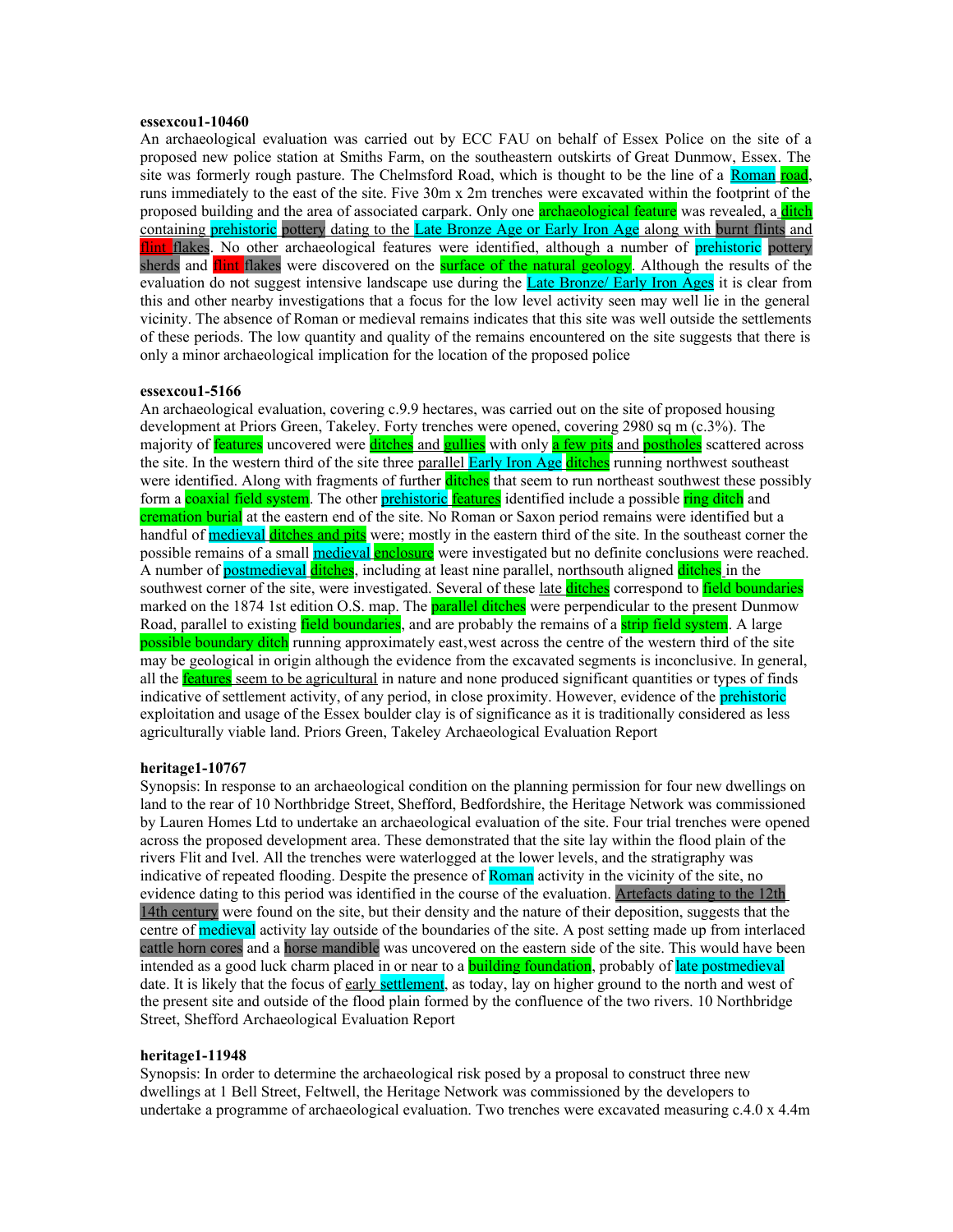and 3.4 x 4.3m respectively. A series of **boundary or drainage ditches** of **RomanoBritish** date were revealed in Trench 1. In Trench 2 the **foundations** of a 19th century structure, probably that depicted on the Tithe map of 1837, were revealed. Although no direct evidence for pre19th century occupation on the site was revealed, the presence of a significant amount of heavily abraded RomanoBritish CBM in the drainage ditches suggests the presence of at least one substantial **structure** of this period in the vicinity. This may be associated with the villa located 215m to the NE, or the late Roman occupation identified c. 115m to the N. 1 Bell Street, Feltwell Archaeological Evaluation Report

## **wessexar1-25626\_1**

Wessex Archaeology was commissioned by CgMs Consulting on behalf of George Wimpey, South Midlands to undertake an archaeological field evaluation of 3ha of land adjacent to Houghton Road and located to the west of Orchard House, St. Ives, Cambridgeshire, National Grid Reference 529925 272365. The area either side of the Houghton Road has previously produced numerous **findspots** of **prehistoric** worked flint. In the mid19th century, evidence of an early RomanoBritish cremation cemetery, with an impressive array of finds, was found to the southwest of the Site, although the precise location remains unknown. The Site is proposed for residential development, for which outline planning permission has been granted. A condition of the planning consent (Condition 14) requires the implementation of a programme of archaeological assessment to be undertaken to inform the determination of a future detailed planning application. An initial geophysical survey of the Site was arranged by CgMs and was undertaken in advance of the evaluation. The results of the survey identified a number of anomalies, which indicated that the Site had the potential to contain **archaeological features**. The results of the geophysical survey were used to locate evaluation trenches to ensure areas of potential archaeological significance were targeted and fully assessed. The evaluation was undertaken in late February and early March 2007 and comprised the machine excavation of 22 trial trenches, each approximately 30m by 1.8m in size. The majority of the trenches contained no archaeological remains. Two shallow **undated ditches** were identified in three trenches (Trenches 14, 21 and 23) and a series of **burnt tree throws** were noted (Trenches 18, 20 and 21). Extensive evidence was found across the Site for **medieval/Postmedieval ridge and furrow**, which broadly runs across the site, east to west. One trench (Trench 3) was found to contain significant archaeology, in the form of a **pit** containing an undated cremation burial (303), which was truncated by the medieval/Postmedieval ridge and furrow. Additional trenching radiating from this feature did not identify any further archaeological features in the immediate area. iii Land West of Orchard House Houghton Road St Ives Archaeological Evaluation Report Acknowledgements Wessex Archaeology would like to thank Rob Bourn of CgMs Consulting for commissioning the work. Wessex Archaeology would also like to acknowledge the help and assistance of Kasia Gdaniec, who monitored the evaluation on behalf of Cambridgeshire County Council during the course of the fieldwork. The project was managed on behalf of Wessex Archaeology by Andy Manning. The fieldwork was directed in the field by Jamie Wright, assisted by Barry Hennessy, Charlotte Coles and Patrice de Rijk. The report was prepared by Jamie Wright and Andy Manning, with the illustrations prepared by Linda Coleman. The environmental processing was undertaken by Laura Catlin, the bulk samples were assessed by Dr Chris J. Stevens and Sarah F. Wyles. The charcoal and the requirements for radiocarbon dating were assessed by Dr Catherine Chisham and the cremated remains were assessed by Jackie McKinley. The finds were assessed by Rachel Seager Smith. iv Land West of Orchard House Houghton Road St Ives Cambridgeshire Archaeological Evaluation Report

#### **aocarcha1-11167\_1**

Following an evaluation in December 1998, an archaeological excavation was undertaken in April 1999 at Moselle Place, Tottenham by AOC Archaeology Group, in advance of a housing development. The archaeological investigations revealed the remains of a late medieval to early post medieval manor house known as Crook's Farm. The house was first recorded on the Dorset Survey Map of 1619 as belonging to Sir Edward Barkham but the property was found to have begun life as a smallscale *farmhouse*, constructed in the late 15th or early 16th century. The early house was probably timberframed with chalkrubble foundations and ragstone and brick ground walls. Considerable alterations were made to the house during the 17th century, including the addition of a substantial new wing to the south. This contained a cellar and three hearths/fireplaces. Of principal interest in these investigations was the recovery of a large quantity of moulded plaster, discarded in the remains of the **cellar**. This **material**, originating from a **decorated fretted** ceiling, dates to the late 16th to early 17th century and comes from of a decorative scheme of surprisingly high quality, suggesting that the **house** was of considerably high status. Following demolition of the **house**,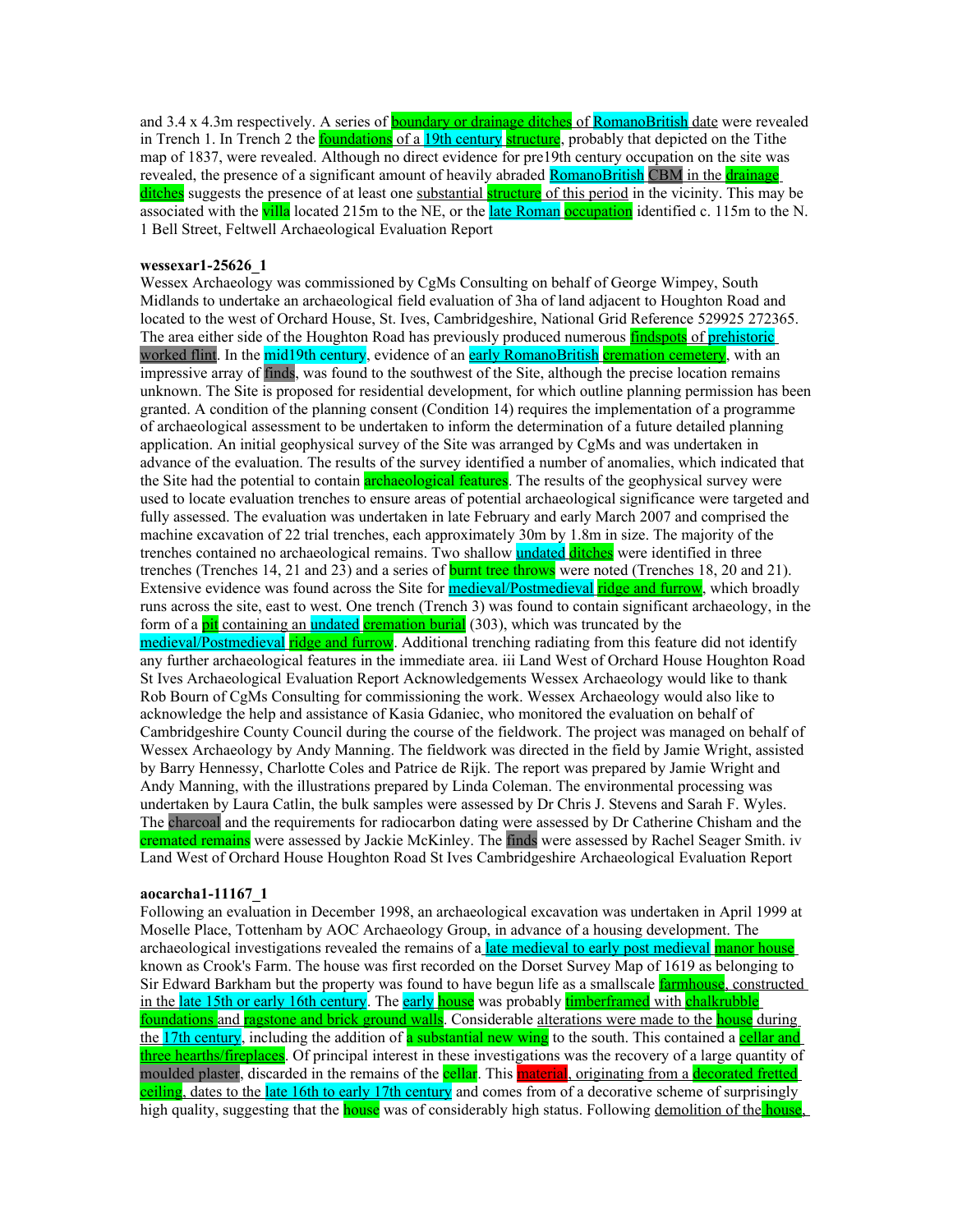in the mid to late 18th century, a Georgian mansion house was constructed, known as White Hall. The mansion house was a Palladian style villa with associated landscaped gardens and a large ornamental pond. By 1864 the pond had been infilled and most of the grounds was now covered by terrace housing fronting Moselle Street. A portion of the site was st used as **gardens** and **open space**. The property was st discernable, although much altered in 1913 (VCH 1976). The **mansion house** was demolished at some point between 1935 and 1961. In recent times the southern portion of the site was used as a concrete and tarmac playground, with the northern area having two sets of **prefabricated garages** placed on it, together with an area of hardstanding.

# **birmingh2-28160\_1**

The third in a series of archaeological excavations was undertaken at Longdales Road, Kings Norton, Birmingham (centred on NGR. SP 05337761), in AugustSeptember 2006. This report describes the results of the most recent fieldwork and provides proposals to being the results to publication. The fieldwork was undertaken by Birmingham Archaeology on instruction from Birmingham City Council, and was undertaken in advance of a **cemetery** development. The excavation followed an initial archaeological evaluation in 2002 which identified remains of possible field boundaries and a pebble surface adjoining Icknield Street. Earlier archaeological excavation elsewhere within the **cemetery** development excavated a triple ditched enclosure, probably used for the corralling of livestock. A second focus of activity was located by excavation in 20034, also to the rear of the Icknield Street frontage, comprising ditched enclosure boundaries, cobbled surfaces, pits and postholes. The pottery dating indicates that the site was in use from the 2nd to the early 4th century. Two areas were excavated in 2006, one immediately adjoining the Icknield Street road frontage. The earliest activity probably comprised the layout of ditched plot boundaries at rightangles to the Roman road. The full width of three plots (AC), and part of a fourth plot (D) were recorded within the area investigated. The **plot boundaries** were further defined by **metalled roads** adjoining the **ditched boundaries**. The excavated part of the **Plot A road frontage** comprised a **metalled** surface, possibly used as a hardstanding for storage, which was not continued along the frontage area of the other excavated plots to the north. Plot B contained a rectangular ditched enclosure within which was sited part of ringgully. Plot C also contained a ringgully, which may have been in use in late Phase 1early Phase 2. Phase 2 activity was in general more limited. The main Phase 2 feature was the northeastern angle of a ditched enclosure, cut through the two Phase 1 road surfaces in Plot A. This enclosure was associated with an eastwest aligned **ditch**. Further to the north the only Phase 2 feature was a large pit. With the exception of the Phase 1 Plot B enclosure, activity was concentrated away from the road frontage, most notably in Phase 2. The pottery from Phase 1 contexts was dated mainly in the second half of the 2nd3rd century. This material included Severn Valley ware jars and bowls, a Malvernian tubby cooking pot, and Black Burnished ware. Phase 2 activity was dated to the late 3rd4th century. It included Severn Valley jars and tankards, and mortaria from Oxfordshire and Mancetter Hartshill. Birmingham Archaeology iii Longdales Road: Archaeological Evaluation 2005

# **foundati1-5205**

In January 2003 Foundations Archaeology was commissioned by John Samuels Archaeological Consultants to undertake an archaeological excavation on land off Bodiam Avenue, Gloucester (centred at NGR: SO 8155 1476). The fieldwork was undertaken during Feburary 2003. A programme of archaeogeophysical survey combined with archaeological field recording and evaluation, undertaken between 1998 and 2002, revealed the presence of a substantial RomanoBritish boundary ditch situated adjacent to the A38, which is possibly associated with the Olympus Park villa complex. An archaeological excavation was subsequently required in order to preserve the **feature** by record. The current programme of works comprised the excavation and recording of five trenches, 20m long by 2m wide, across the projected location of the RomanoBritish ditch. The excavation revealed numerous undated and truncated linear ditches, a complex of eastwest aligned, undated linear ditches and an undated and truncated northsouth aligned adult *inhumation*. No artefacts were associated with the *inhumation*. Limited evidence of RomanoBritish activity was provided by pottery sherds dating to this period occurring in the subsoil. Truncation of **features** across the site indicates a high level of plough damage in and around the investigated area. The excavation failed to locate, date and define the previously identified RomanoBritish ditch.